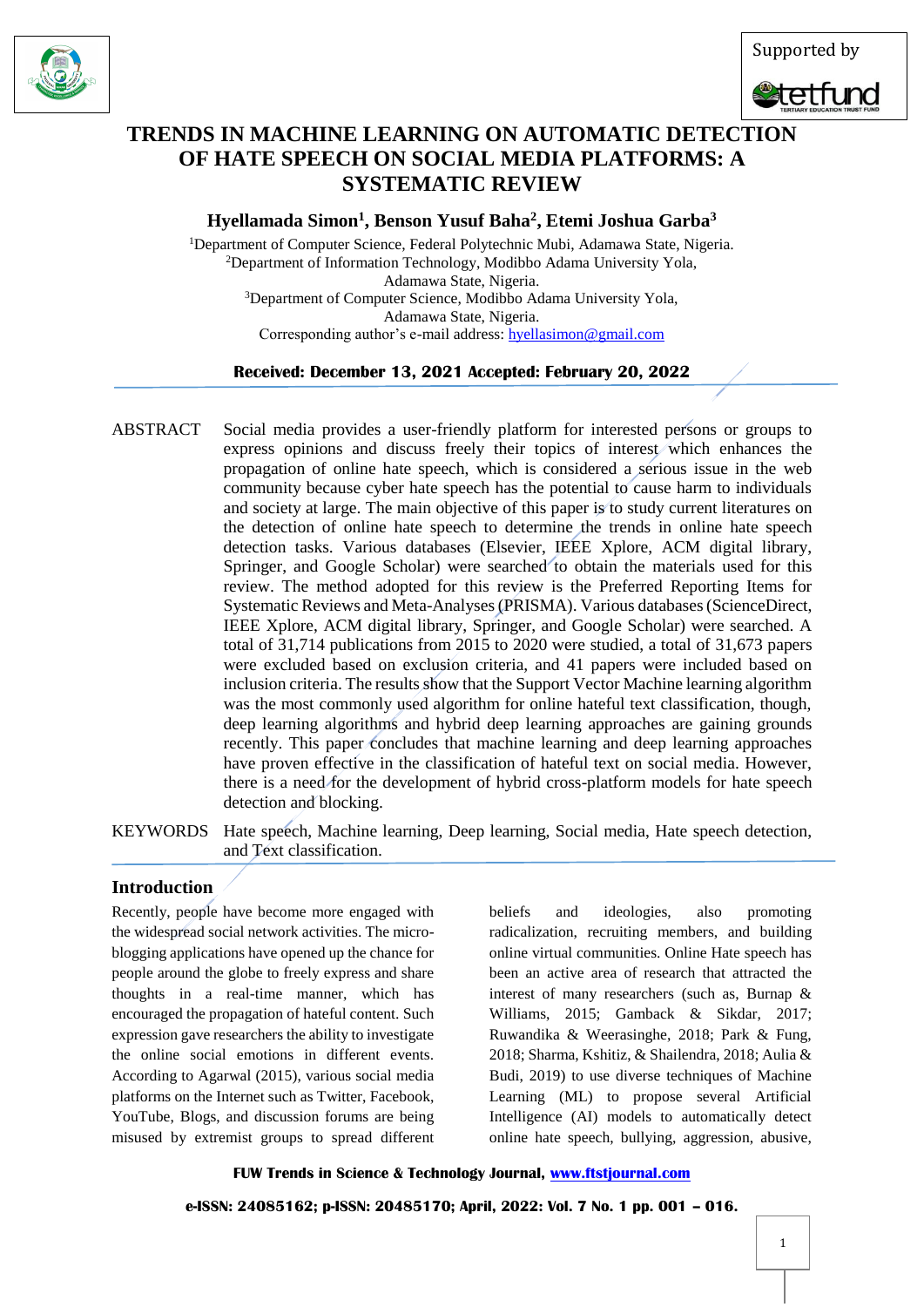and misogynous comments especially in social media. The term "hate speech" was defined by Schmidt and Wiegand (2017) as a broad umbrella term for various kinds of insulting user-created content. Other serious issues affecting most Internet users are cyberbullying and cyber aggression (Sahay et al., 2018). Popular social media platforms such as Twitter and Facebook are the most vulnerable to such attacks (Sahay et al., 2018).

However, Facebook and Twitter vowed to remove hate speech content within 24 hours when reported (Kottasova, 2016 in Zenuni et al., 2017). The European Union (EU) has launched a "code of conduct" that valid hate speech contents will be removed while the right to freedom of expression will be preserved (Commision, 2016 in Zenuni, et al., 2017). The CEO of Facebook, Mark Zuckerberg, revealed before US Congress that the problem of hate speech can be solved in the next "5 to 10 years" (De Smedt et al., 2018). The Nigeria Senate also proposed a bill on hate speech such that any person who is convicted guilty of any form of hate speech resulted in the death of another person shall die by hanging (Uzochukwu & Okafor, 2019).

The problem of hate speech propagation on the internet has attracted the interest of researchers (for example, Raiyani et al., 2018; Sahay et al., 2018; Mujadia et al., 2019; Rodriguez, Argueta, & Chen, 2019) to use several Artificial Intelligence (AI) techniques such as Machine Learning (ML), Natural Language Processing (NLP), and Deep Learning (DL) to propose models that  $\angle$  can automatically detect the presence of hate speech, cyberbullying and use of abusive languages on social media in English and English code-switch or code-mixed languages.

This paper aims to conduct a systematic review of various techniques proposed in the literature for detecting the use of hateful comments on social media from various databases, to identify challenges and suggest the way forward in this area of research. This paper is organized into 5 sections: starting with section 1 the introduction, section 2 the review of existing literature, section 3 covers the methods adopted for the study, section 4 presents our findings, section 5 discussion of findings, then section 6 is the conclusion and future research.

## **What is considered hate speech from several sources**

Hate speech has been defined by several sources (Guermazi et al., 2007; McNamee et al., 2010; Chen, 2011; Wendling, 2015; Agarwal, 2015; Thompson, 2016; ILGA, 2016; Tarasova, 2016; Nobata et al., 2016; Del'Vigna et al., 2017; Jigsaw, 2017) though most of the definitions are similar and targeted the same points. Hate speech is defined as a language that demeans or attacks a person or group based on race, ethnic origin, religion, gender, age, disability, or sexual orientation/gender identity (Nobata et al., 2016). Similarly, Code of Conduct, between EU and companies defines hate speech as all conduct that publicly incites violence or hatred directed against a person or group of persons or a member of such a group defined by reference to religion, race, color, ancestry or national or ethnicity (Wendling, 2015). International Minorities Associations (ILGA) also stated that "Hate speech is public expressions which spread, incite, promote or justify hatred, discrimination or hostility towards a specific group. They contribute to a general climate of intolerance which in turn makes attacks more probable against those given groups" (ILGA, 2016).

Facebook: "define hate speech as a direct attack on people based on what we call protected characteristics, such as race, ethnicity, national origin, religious affiliation, sexual orientation, caste, sex, gender, gender identity, and serious disease or disability" (Facebook Community Standards, n.d.).

Twitter: "You may not promote violence against or directly attack or threaten other people based on race, ethnicity, national origin, caste, sexual orientation, gender, gender identity, religious affiliation, age, disability, or serious disease" (Twitter, n.d.).

YouTube: "Hate speech refers to content that promotes violence or hatred against individuals or groups based on certain attributes: age, caste, disability, ethnicity, gender identity, and expression, nationality, race, immigration status, religion, sex/gender, sexual orientation, victims of a major violent event and their kin, and veteran status" (YouTube, n.d.)

# **FUW Trends in Science & Technology Journal, [www.ftstjournal.com](http://www.ftstjournal.com/) e-ISSN: 24085162; p-ISSN: 20485170; April, 2022: Vol. 7 No. 1 pp. 001 – 016.**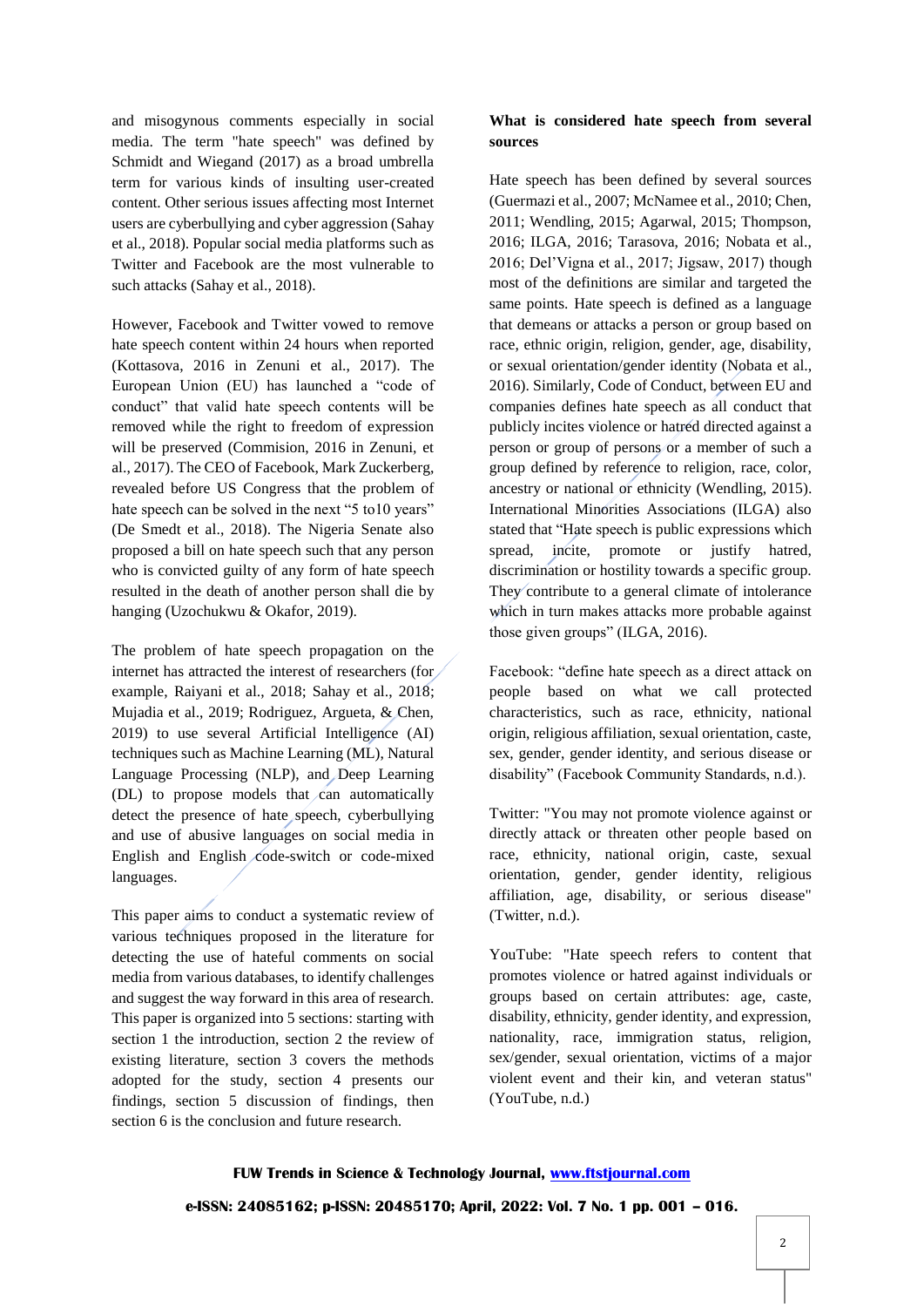Based on the definitions of hate by different sources it is clear to say that hate speech is any content which incites violence or hatred or attack that is targeted at a person or group or a member of a group based on age, race, color, religion, nationality, sexual orientation, disability or illness, gender, ethnicity, etc.

## **Various approaches to automatic hate speech detection**

Applications of text mining on social media cannot be over emphasized. This task mainly depends on text mining approaches such as NLP, ML, and DL algorithms. Thus, these algorithms are used to

| Concept                      | Definition of the concept                                                                                                                                                                                                                                                               | Concept distinction from hate<br>speech                                                                                                                                                                                                                            |
|------------------------------|-----------------------------------------------------------------------------------------------------------------------------------------------------------------------------------------------------------------------------------------------------------------------------------------|--------------------------------------------------------------------------------------------------------------------------------------------------------------------------------------------------------------------------------------------------------------------|
| Hate<br>Cyberbullying        | Expression of hostility without any reason<br>for it (Tarasova, 2016).<br>An aggressive and intentional act carried<br>out by a person or group, using electronic<br>means, repeatedly and over time, against<br>a person (victim) who cannot easily<br>defend themselves (Chen, 2011). | Hate speech is hate which focused<br>on stereotypes, and not general.<br>Hate speech is more general and<br>does not necessarily focus on a<br>specific person.                                                                                                    |
| Abusive language             | The term abusive language was used to<br>refer to the hurtful language, including<br>hate speech, derogatory language, and<br>profanity (Nobata et al., 2016).                                                                                                                          | Hate speech is a kind of abusive<br>language.                                                                                                                                                                                                                      |
| Profanity                    | Offensive or obscene word or expression<br>(Del'Vigna et al., 2017).                                                                                                                                                                                                                    | Hate speech can use profanity, but<br>not inevitably.                                                                                                                                                                                                              |
| Toxic language or<br>Comment | Toxic language is a rude, disrespectful or<br>irrational comment that is likely to make<br>a person leave a discussion (Jigsaw,<br>2017).                                                                                                                                               | Not all toxic comments contain<br>hate speech. However, some hate<br>speech can make people discuss<br>more.                                                                                                                                                       |
| Extremism                    | The ideology associated with extremists or<br>hate groups, promoting violence, often<br>aiming to segment populations<br>and<br>reclaiming status, where outgroups are<br>presented as perpetrators or inferior<br>populations (McNamee et al., 2010).                                  | Extremist discourses frequently<br>used hate speech. However, these<br>discourses focused on other topics<br>as well, such as new members<br>recruitment, government and<br>social media demonization of the<br>in-group and persuasion<br>(McNamee et al., 2010). |
| Radicalization               | Online radicalization is a concept similar<br>to the extremism concept which has been<br>studied on multiple topics and domains,<br>such as terrorism, anti-black<br>communities, or nationalism (Agarwal,<br>2015).                                                                    | Radical discursions, such as<br>extremism used hate speech.<br>However in radical discursions,<br>topics like war, religion and<br>negative emotions are common<br>(Agarwal, 2015). While hate                                                                     |

| Table 2.1: Summary of hateful related concepts and the distinction from hate speech |  |  |
|-------------------------------------------------------------------------------------|--|--|
|                                                                                     |  |  |

**FUW Trends in Science & Technology Journal, [www.ftstjournal.com](http://www.ftstjournal.com/)**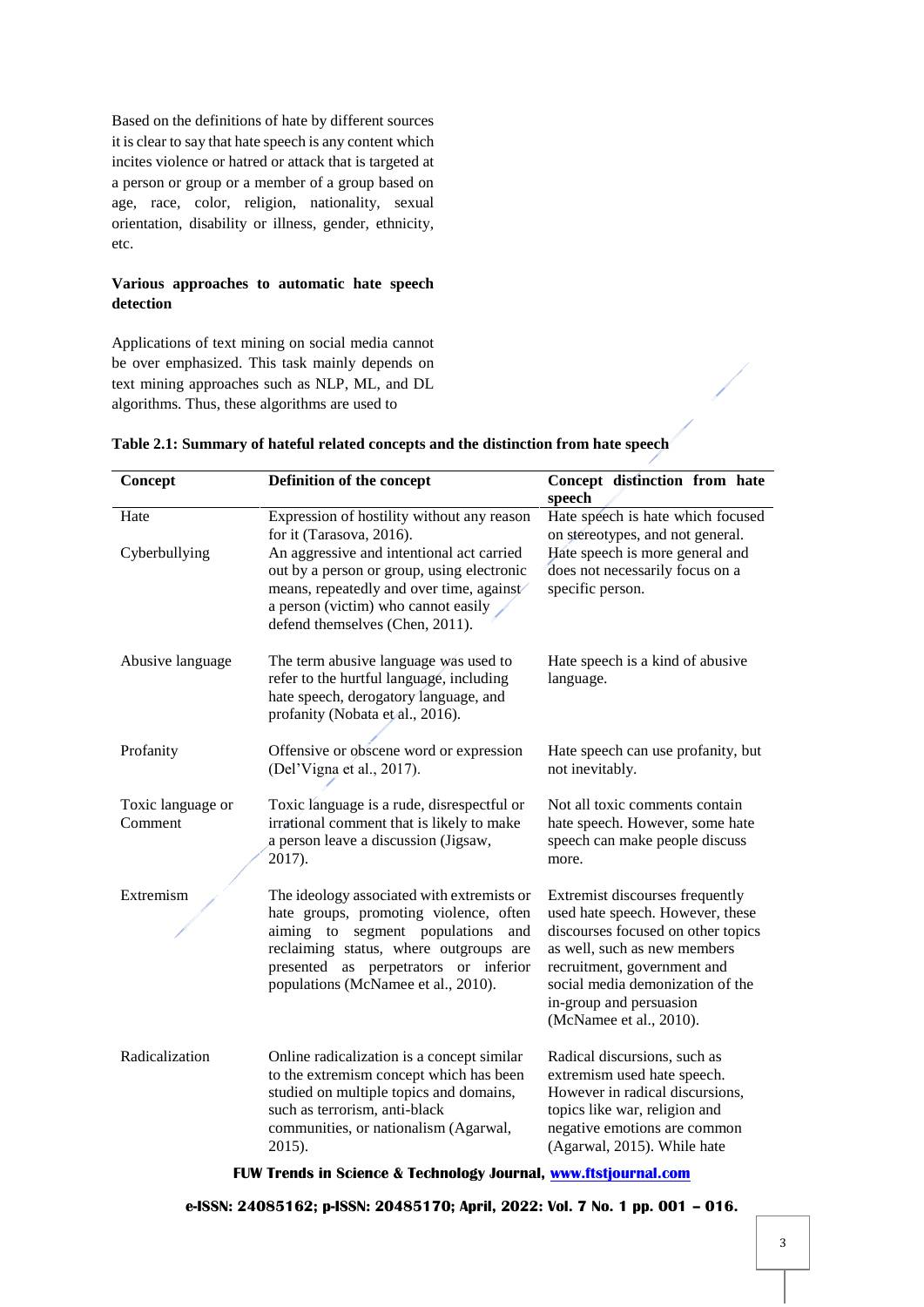|                |                                                                                                                                        | speech can be more indirect and<br>grounded in stereotypes.                                                                 |
|----------------|----------------------------------------------------------------------------------------------------------------------------------------|-----------------------------------------------------------------------------------------------------------------------------|
| Discrimination | A process by which a difference is<br>identified and then use such as the basis<br>of unfair treatment (Thompson, 2016).               | Hate speech is a form of<br>discrimination, via verbal means.                                                               |
| Flaming        | These are hostile, profane and<br>intimidating comments that can interrupt<br>participation in a community (Guermazi<br>et al., 2007). | Hate speech can occur in any<br>context while flaming aimed at a<br>participant in the specific context<br>of a discussion. |
|                |                                                                                                                                        |                                                                                                                             |

ML approaches are effective in the area of text classification for detection tasks. The approaches are categorized into *supervised, semi-supervised and unsupervised* approaches:

*Supervised learning:* This approach depends on the domain of application since it relies on a large volume of texts that are labelled manually. The labeling task is time and effort consuming though more efficient for domain-dependent events. Most of the approaches used for the task of hate speech detection are supervised methods. Molina-Gonzalez et al. (2019) proposed an ensemble learning to detect the aggressiveness on Mexican Spanish tweets using several supervised classifiers. Their result shows that a combination of the methods increased the Macro F1-score in all the classifiers.

*Semi-supervised learning:* The semi-supervised learning algorithms are trained using both labelled and unlabelled data. Using both labelled with unlabelled data  $\angle$ can effectively enhance the performance of the classification algorithm as in (Hua et al., 2013). They argued that unsupervised learning has limited ability to handle small scale events.

*Unsupervised learning:* This is a domainindependent approach that is capable of handling diverse content while maintaining scalability. This approach does not rely on humans to label a large volume training dataset, but it dynamically extracts domain-related key terms. Gitari et al. (2015) employed a bootstrapping approach to building their lexicon from hate verbs and then expanded it

iteratively. They achieved the best result by incorporating more features.

### *Natural language processing*

The NLP is an analysis of linguistic data, mostly in the form of textual data such as documents or publications, using computational techniques. NLP generally is used to build a representation of the text and adds structure to the unstructured natural language, by using insights from linguistics. Sahay et al. (2018) proposed a robust methodology for extracting text, user, and network-based attributes. They also studied the properties of bullies and aggressors, and the features distinguished them from other users.

#### *Deep learning*

The DL models have shown a promising future for text mining tasks. It entirely depends on the Artificial Neural Networks framework but with extra depth. Deep learning tries to mimic the operations in layers of neurons and attempt to learn in a real sense by identifying patterns in the given text. Although, DL approaches are not mostly better than the traditional supervised approaches. Moreover, the performance of DL is subject to the choice of the right algorithm and many hidden layers as well as the feature representation technique. Pitsilis et al. (2018) have broken the barrier of language dependency in the word embedding approach by using the Recurrent Neural Network model with word frequency vectorization to implement the features instead of the word embedding. Their results outperformed the current

#### **FUW Trends in Science & Technology Journal, [www.ftstjournal.com](http://www.ftstjournal.com/)**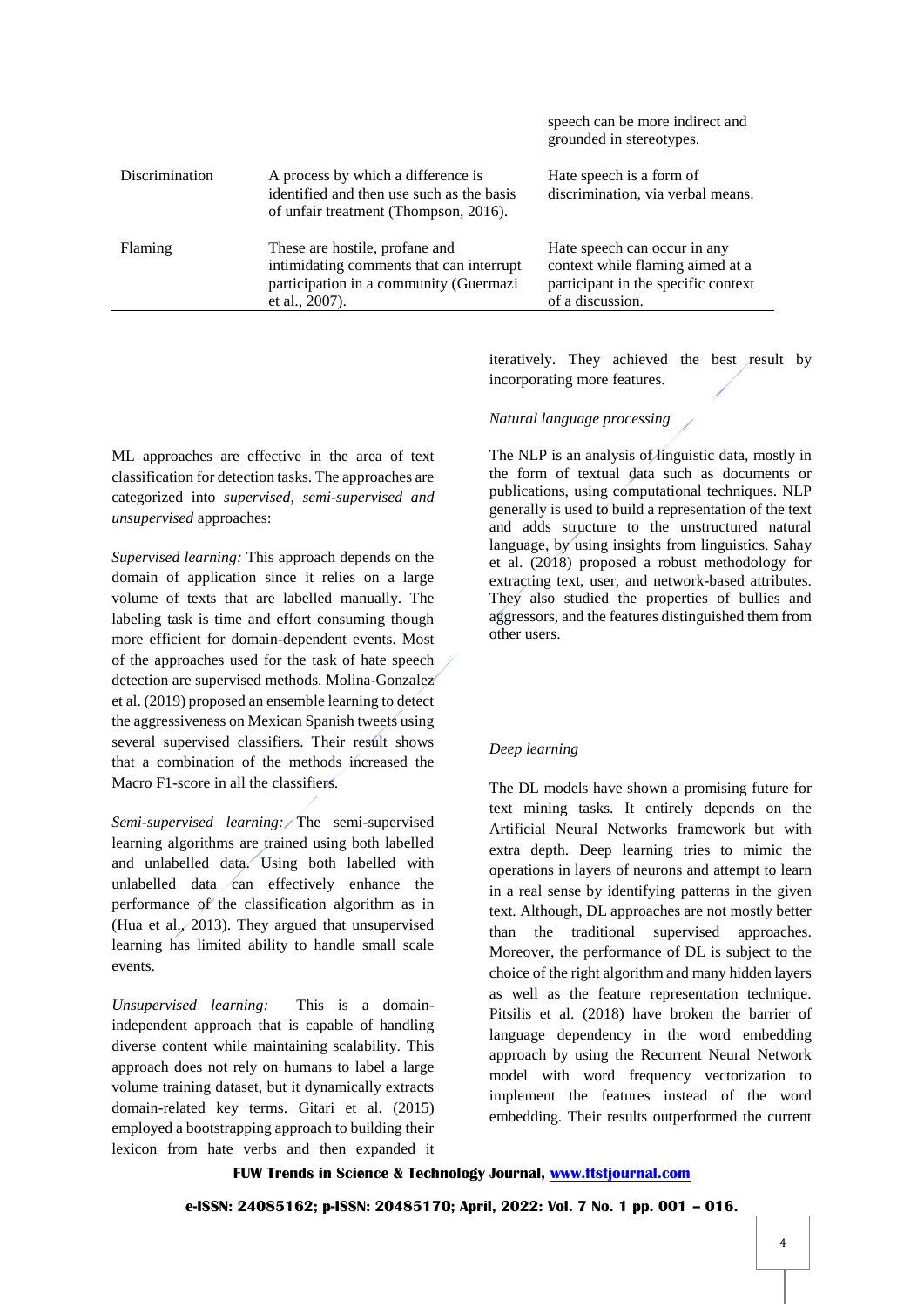state of art deep learning approaches for the detection of hate speech.

## **Features Representation for detection of hate speech**

There are general features considered in performing automatic detection of hate speech. The features of the corpus must be specified to enable the classification algorithms to perform the task. Thus:

*Word embedding and Word2Vec:* The development of word embedding eased the data sparsity problem by bringing up an extra semantic feature and generating distributed a representation that introduces dependence between words. Word2Vec is one of the techniques to construct word embedding. Word2vec has attracted a lot of interest by researchers in the text mining field and because it is compatible with both supervised and unsupervised machine learning models (Lilleberg, Zhu, & Zhang, 2015).

*Dictionaries and Lexicons:* This feature usually employed unsupervised machine learning. Gitari et al. (2015) used a lexicon as a primary feature to aggregate opinions and giving rates to the subjective words. Wiegand et al. (2018) also proposed a model for the detection of profane words by taking advantage of corpora and lexical resources. They used general-purpose lexical resources and several features to build their lexicon.

*Bag-of-words (BOW) and N-grams:* This is a word co-occurrence feature. A process of vectorization is performed on tokenized words in the corpus by assigning weight for each word according to its frequency in the tweet and its frequency in between different tweets. The vectorization process is performed using some statistical models, such as Term Frequency-Inverse Document Frequency (TF-IDF) weight, then a list of words is presented as vectors of weights (that is, BOW) (George & Joseph, 2014). n-gram is a representation of sequences of n adjacent words. Waseem and Hovy (2016) analysed the impact of using many features in combination with character N-gram for hate speech detection. They disclosed that using character n-gram representation is a great option for hate speech detection. BOW has a limitation because it needs to be accompanied by other features to improve

performance, but it is computationally expensive (Tsai, 2012).

*Latent Dirichlet Allocation (LDA):* This is a probabilistic topic modelling method. It is generally used for an estimation of the latent topics in a data set and these latent topics will be used as features instead of words. The LDA is suitable for unsupervised and semi-supervised machine learning systems. Xiang et al. (2012) postulate that BOW did not work well for the detection of abusive text on Twitter. They used highly expressive topical features and other lexicon features by using the LDA model as an alternative to supervised methods.

### **Materials and methods**

This study adopted the PRISMA method of literature review by Moher et al. (2015) to investigate the trends in machine learning for automatic detection of hate speech on social media platforms. The PRISMA technique takes care of literature search, selection, and summarization.

# *Materials deployed*

In reviewing previous studies, a search was performed in reputable scientific electronic databases using keywords such as hate speech, hate speech detection, machine learning, social media, and text classification to download research papers published from 2015 to 2020. Similarly, the databases searched were ScienceDirect, IEEE Xplore, ACM digital library, Springer, and Google Scholar.

## *Criteria for inclusion and exclusion*

The articles screening was based on inclusion criteria with consideration on some factors such as studies published from 2015 to 2020, studies presented in the English language, articles that have concentrated on the detection of hateful related text (English and English code-mixed text) on social media. Similarly, the exclusion criteria were also used to eliminate publications that were published earlier than the year 2015, non-English papers, and articles that have not concentrated on the detection of hateful related text (English and English codemixed text).

**FUW Trends in Science & Technology Journal, [www.ftstjournal.com](http://www.ftstjournal.com/)** *Articles screening Using PRISMA method*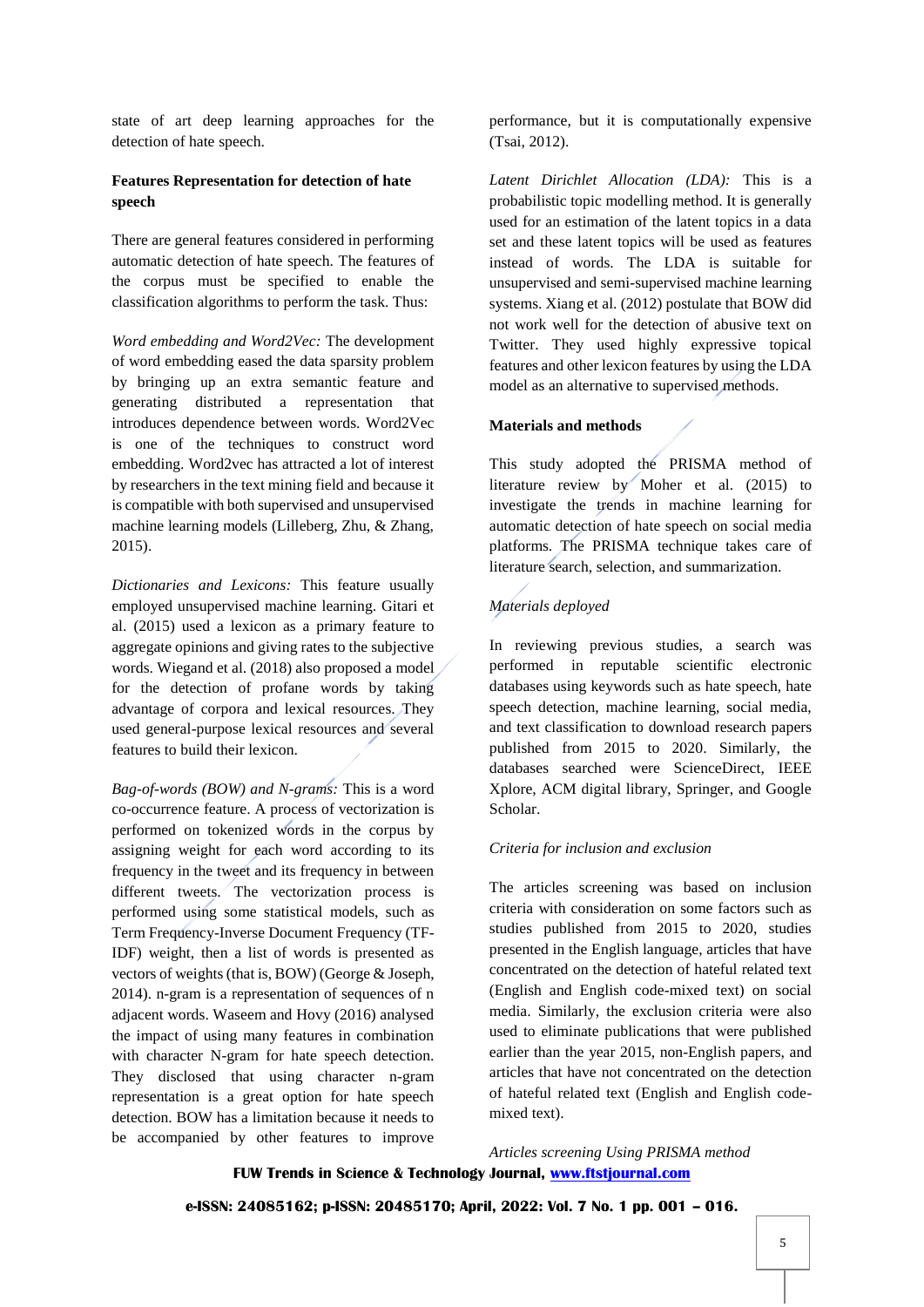Based on the keywords supplied for articles search from the electronic databases, a total of 31,714 publications were investigated from various electronic databases, such as ScienceDirect, IEEE Xplore, ACM digital library, Springer, and Google Scholar. The papers were screened based on

inclusion and exclusion criteria. Figure 3.1 shows the PRISMA flow diagram for the selection of the articles used in this research.



Figure 3.1: PRISMA method for the articles screening (Moher et al., 2015).

## **Results**

## *Selected papers for the study*

From figure 3.1, a total number of 21,172 papers were discarded due to repetition, 9,826 papers were also discarded due to irrelevant abstract. Similarly, a total of 675 papers were eliminated based on exclusion criteria, leaving a total of 41 full-text articles which were included for this study. In the

selected studies, several models were proposed for the detection of hate speech and other related online anti-social behaviors such as cyberbullying, aggression, misogyny, inappropriate and abusive languages in social media based on ML, NLP, and DL techniques as summarized in Table 4.1.

**FUW Trends in Science & Technology Journal, [www.ftstjournal.com](http://www.ftstjournal.com/) e-ISSN: 24085162; p-ISSN: 20485170; April, 2022: Vol. 7 No. 1 pp. 001 – 016.**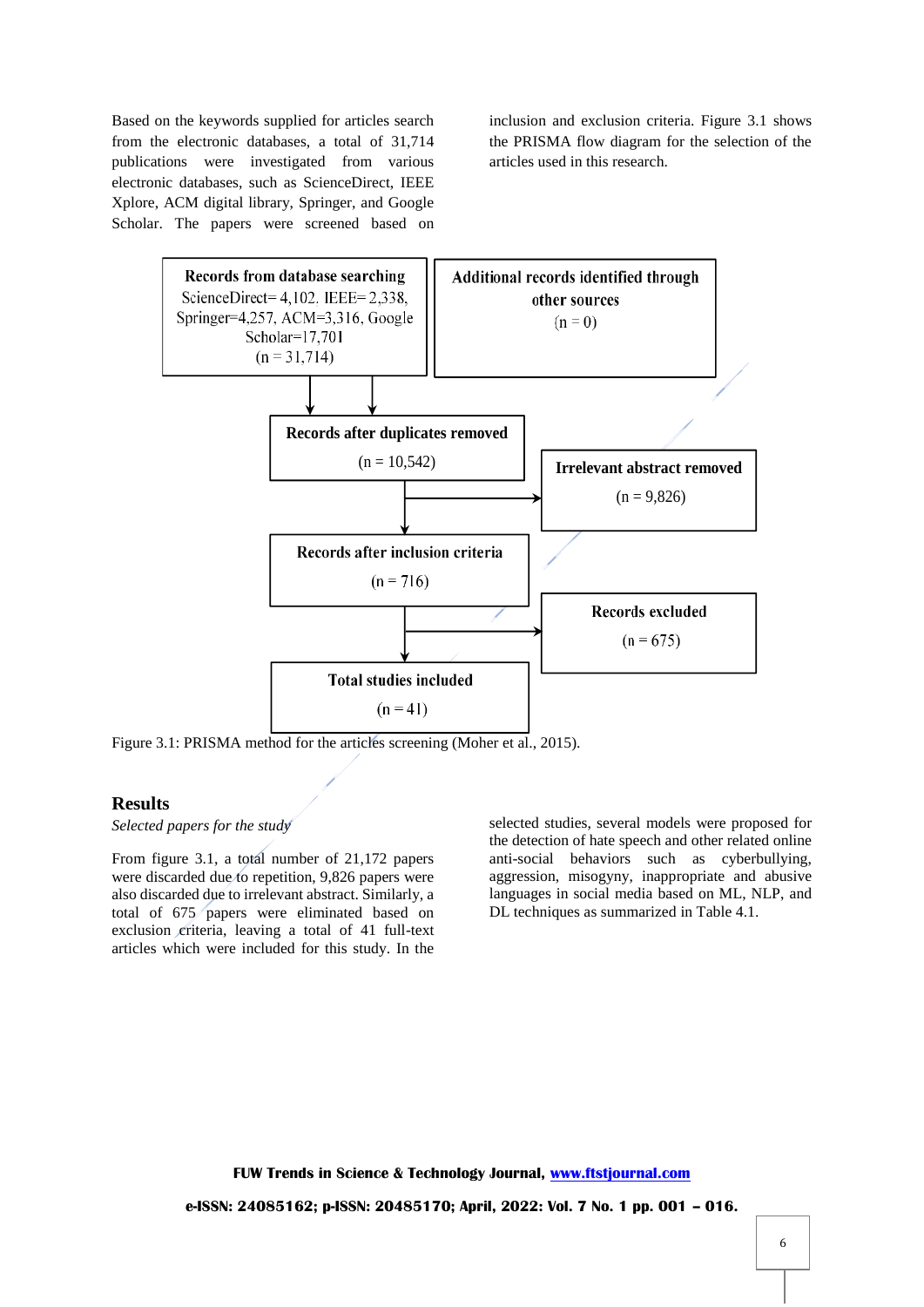| No.            | <b>Author</b> and<br>Year       | Language | <b>Social</b><br>media<br><b>Platform</b> | <b>Classification</b><br>focus                                  | <b>Features</b><br>Representation                                                      | <b>Algorithms</b>                                                                                                                    | <b>Results</b><br><b>Efficiency</b> |
|----------------|---------------------------------|----------|-------------------------------------------|-----------------------------------------------------------------|----------------------------------------------------------------------------------------|--------------------------------------------------------------------------------------------------------------------------------------|-------------------------------------|
| $\mathbf{1}$   | Burnap &<br>Williams (2015)     | English  | Twitter                                   | Hateful and<br>aggressive<br>comments                           | BoW, n-gram<br>$(n=1-5)$                                                               | probabilistic,<br>ruled-based<br>and spatial-<br>based<br>classifiers                                                                | 98%                                 |
| 2              | Waseem &<br>Hovy (2016)         | English  | Twitter                                   | Hate speech                                                     | Extra-linguistic<br>features and<br>character n-<br>grams $(n=1-4)$                    | Character and<br>word n-grams                                                                                                        | 64.58%.                             |
| 3              | Davidson et al.<br>(2017)       | English  | Twitter                                   | Hate speech<br>and offensive<br>language                        | Part-of-Speech<br>(POS) tags,<br>bigram,<br>unigram,<br>trigram, and TF-<br><b>IDF</b> | Naive Bayes<br>(NB), Logistic<br>Regression<br>(LR), Random<br>Forests (RF),<br>Decision<br>Trees (DT),<br>and linear<br><b>SVMs</b> | 90%                                 |
| $\overline{4}$ | Gamback &<br>Sikdar (2017)      | English  | Twitter                                   | Hate speech                                                     | Character 4-<br>grams,<br>word2vec                                                     |                                                                                                                                      | 78.3%.                              |
| 5              | Malmasi $\&$<br>Zampieri (2017) | English  | social<br>media                           | Hate speech,<br>profanity, and<br>other anti-social<br>behavior | Character n-<br>grams, word n-<br>grams, and word<br>skip-grams                        | Linear SVM                                                                                                                           | 78%                                 |
| 6              | De Smedt<br>et al. (2018)       | English  | Twitter                                   | Hate speech                                                     | Character<br>trigrams,<br>keyword<br>extraction                                        | Linear SVM<br>and DT                                                                                                                 | 80%                                 |
| $\tau$         | Martins et al.<br>(2018)        | English  | social<br>media                           | Hate speech                                                     | bi-grams and tri-<br>grams                                                             | SVM, Naive<br>Bayes and<br><b>Random Fores</b>                                                                                       | 80.56%                              |

# **Table 4.1: Summary of reviewed models for automatic detection of other hateful related contents on social media**

**FUW Trends in Science & Technology Journal, [www.ftstjournal.com](http://www.ftstjournal.com/)**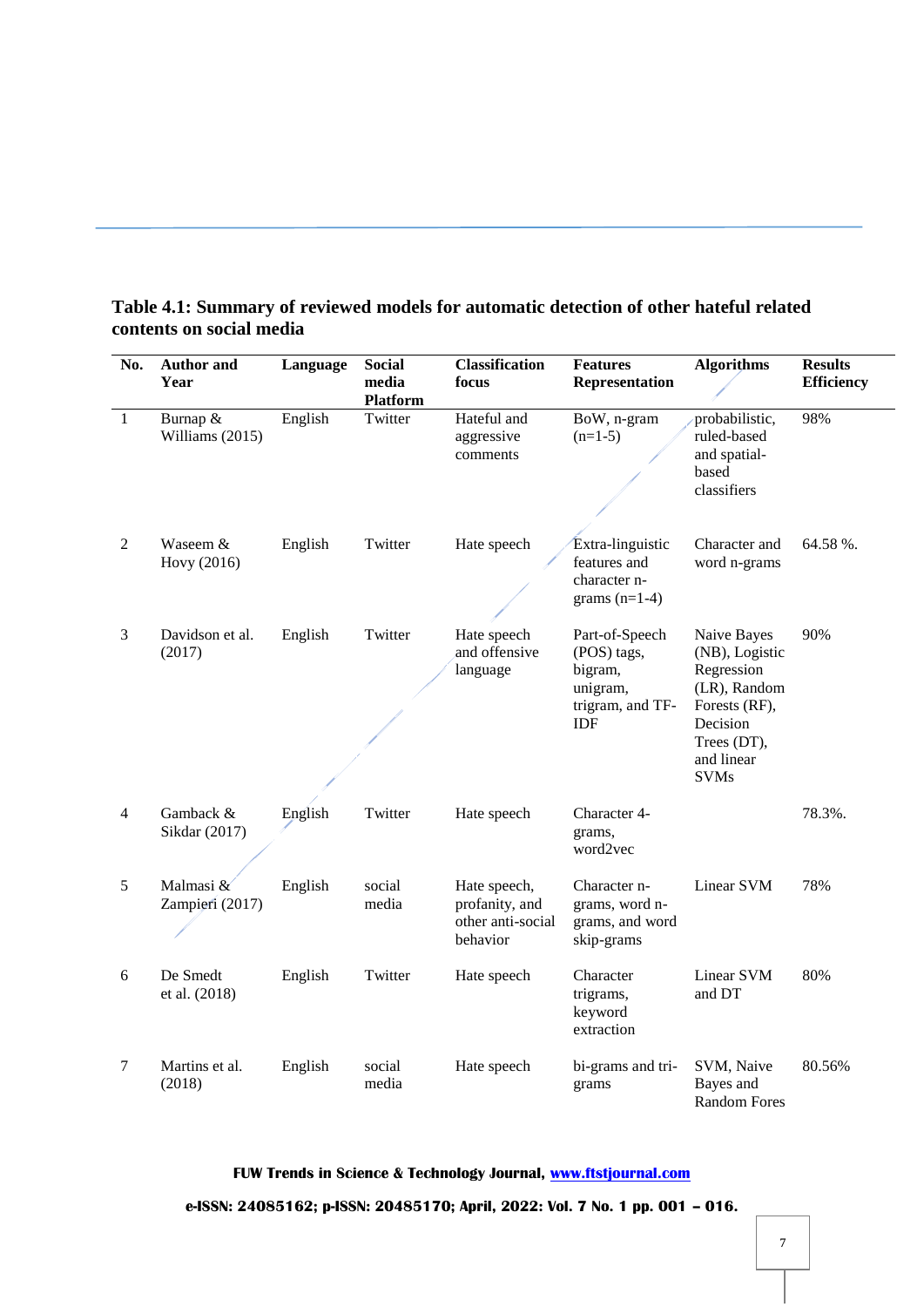| 8  | Ahluwalia<br>et al. (2018a)          | English              | Twitter                 | Hate speech<br>and aggression<br>towards women                          | Word unigrams<br>and bigrams                                                      | <b>ML</b>                                                                                           | 55%                                                                                                                     |
|----|--------------------------------------|----------------------|-------------------------|-------------------------------------------------------------------------|-----------------------------------------------------------------------------------|-----------------------------------------------------------------------------------------------------|-------------------------------------------------------------------------------------------------------------------------|
| 9  | Ruwandika &<br>Weerasinghe<br>(2018) | English              | social<br>media         | Hate speech                                                             | Bag-of-Words<br>features (BoW),<br>TF-IDF, and<br><b>Bag-of-Features</b><br>(BoF) | SVM, NB<br>Classifier, LR<br>Classifier, DT<br>Classifier and<br>K-Means<br>Clustering              | 71.9%                                                                                                                   |
| 10 | Watanabe<br>et al. (2018)            | English              | Twitter                 | Hate speech                                                             | Unigrams and<br>patterns                                                          | J48graft,<br>SVM, and<br>Random<br>Forest<br>╱                                                      | 78.4%                                                                                                                   |
| 11 | Salminen et al.<br>(2018)            | English              | online<br>news media    | Hate speech                                                             | TF-IDF                                                                            | LR, RF, DT,<br>Adaboost, and<br>Linear SVM                                                          | 79%                                                                                                                     |
| 12 | Pitsilis et al.<br>(2018)            | English              | social<br>media         | Hate speech                                                             | User-related<br>information                                                       | <b>RNN</b>                                                                                          | 92.95%                                                                                                                  |
| 13 | Gaydhani et al.<br>(2018)            | English              | Twitter                 | Hateful and<br>offensive<br>language                                    | n-grams, TF-<br>IDF                                                               | LR, NB, and<br>Linear SVM                                                                           | 95.6%                                                                                                                   |
| 14 | Qian et al.<br>(2018)                | English              | Twitter                 | Hate speech                                                             | bi-LSTM +<br>attention, n-<br>grams                                               | $Intra. +$<br>Reinforced<br>Inter. Rep.                                                             | 77.4%                                                                                                                   |
| 15 | Sahay et al.<br>(2018)               | English              | Twitter                 | Classification<br>of<br>cyberbullying<br>and aggression.                | Count vectors,<br>TF-IDF, n-gram<br>of up to five<br>levels.                      | LR, SVM,<br>RF, and<br>Gradient<br>Boost (GB).                                                      | 77-90%                                                                                                                  |
| 16 | Abdullah et al.<br>(2018)            | English              | Twitter                 | Classification<br>of positive,<br>negative and<br>neutral<br>sentiment. | TF-IDF.                                                                           | LG, NB, RF,<br>Decision Tree<br>(DT), SVM.                                                          | 79%                                                                                                                     |
| 17 | Raiyani et al.<br>(2018)             | Hindi and<br>English | Facebook<br>and Twitter | Automatic<br>detection of<br>aggression                                 | TF-IDF and n-<br>$gram(1-3)$                                                      | LR, SVC,<br>Multinomial<br>NB, Bernoulli<br>NB, Ridge<br>Classifier, and<br>AdaBoost<br>Classifier. | 57.64% -<br>59.67% for<br>detection in<br>Hindi, and<br>55.34% -<br>63.71% for<br>detection in<br>English<br>languages. |
| 18 | Sharma et al.<br>(2018)              | English              | Twitter                 | Classification<br>of                                                    | Lexical<br>Syntactic<br>Features, TF-                                             | LR, SVM,<br>RF, and GB.                                                                             | 75-90%                                                                                                                  |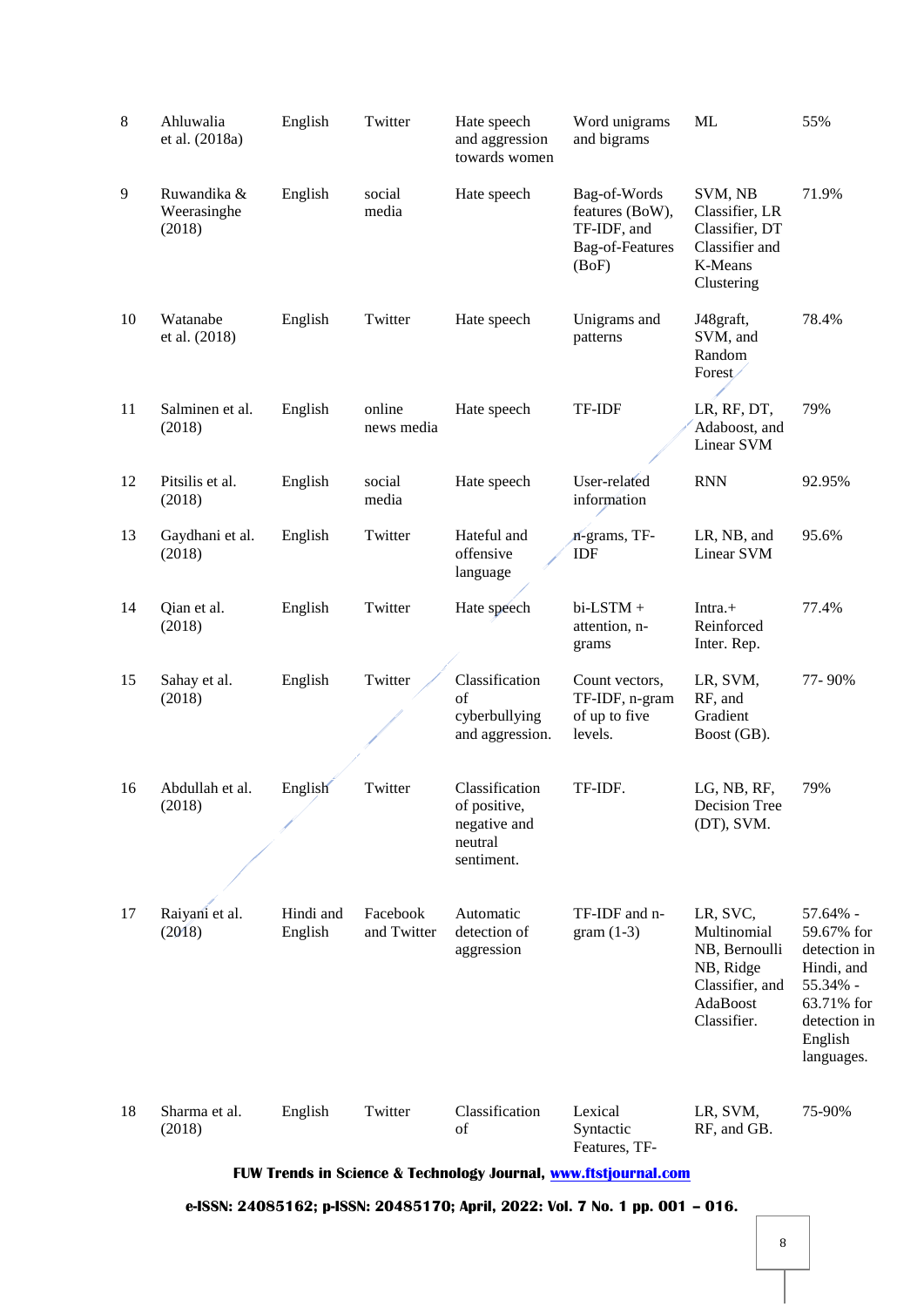|                                    |                      |                                          | cyberbullying<br>and aggression                                              | IDF, words<br>count, count of<br>second-person<br>pronoun in a<br>sentence,<br>Character n-<br>$gram(1-5)$<br>word/Document<br>Vectors. |                                                                                                     |                                                                                              |
|------------------------------------|----------------------|------------------------------------------|------------------------------------------------------------------------------|-----------------------------------------------------------------------------------------------------------------------------------------|-----------------------------------------------------------------------------------------------------|----------------------------------------------------------------------------------------------|
| 19<br>Ahluwalia<br>et al. (2018b)  | English              | Twitter                                  | Automatic<br>detection of<br>misogynous<br>and non-<br>misogynous<br>content | Sentiment<br>scores, a bag of<br>words, and<br>lexical features                                                                         | LR, SVM,<br>RF, GB, and<br>Stochastic<br>Gradient<br>Descent<br>$(SGD)$ .                           | 78.51%                                                                                       |
| Van Hee et al.<br>20<br>(2018)     | English<br>and Dutch | Twitter                                  | Automatic<br>detection of<br>cyberbullying                                   | Word n-grams,<br>Character <sup>n-</sup><br>grams, Term<br>lists,<br>Subjectivity<br>lexicons, and<br>Topic models.                     | linear SVM                                                                                          | 64% for<br>detection in<br>English, and<br>$61\%$ for<br>detection in<br>Dutch<br>languages. |
| 21<br>Park & Fung<br>(2018)        | English              | Twitter                                  | Automatic<br>detection of<br>abusive<br>language<br>(sexist/racist)          | Character and<br>word features.                                                                                                         | LR, SVM,<br>FastText,<br>CharCNN,<br>WordCNN,<br>and<br>HybridCNN                                   | 82.70%                                                                                       |
| 22<br>Yenala et al.<br>(2018)      | English              | Search<br>engines and<br>messenger       | Automatic<br>detection of<br>inappropriate<br>language                       | Query words                                                                                                                             | Coolutional<br>bi-LSTM,<br>Convolution<br>Neural<br><b>Networks</b><br>(CNN) and bi-<br><b>LSTM</b> | 78.90%                                                                                       |
| Aroyehun &<br>23<br>Gelbukh (2018) | English              | Facebook<br>and other<br>Social<br>media | Automatic<br>detection of<br>cyber<br>aggression                             | Word n-grams<br>and character n-<br>grams                                                                                               | CNN, LSTM,<br>bi-LSTM,<br>CNN-LSTM,<br>LSTM-CNN,<br>CNN-bi-<br>LSTM, and<br>bi-LSTM-<br>CNN.        | 64.25% for<br>detection on<br>Facebook,<br>and 59.20%<br>for other<br>social media           |
| 24<br>Agrawal &<br>Awekar (2018)   | English              | Twitter,<br>Formspring                   | Automatic<br>detection of<br>cyberbullying                                   | Character n-<br>gram, word<br>unigram, GloVe                                                                                            | SVM, LR,<br>NB, RF, and<br>LSTM, CNN,                                                               | 94% for<br>Twitter,<br>78.5% for                                                             |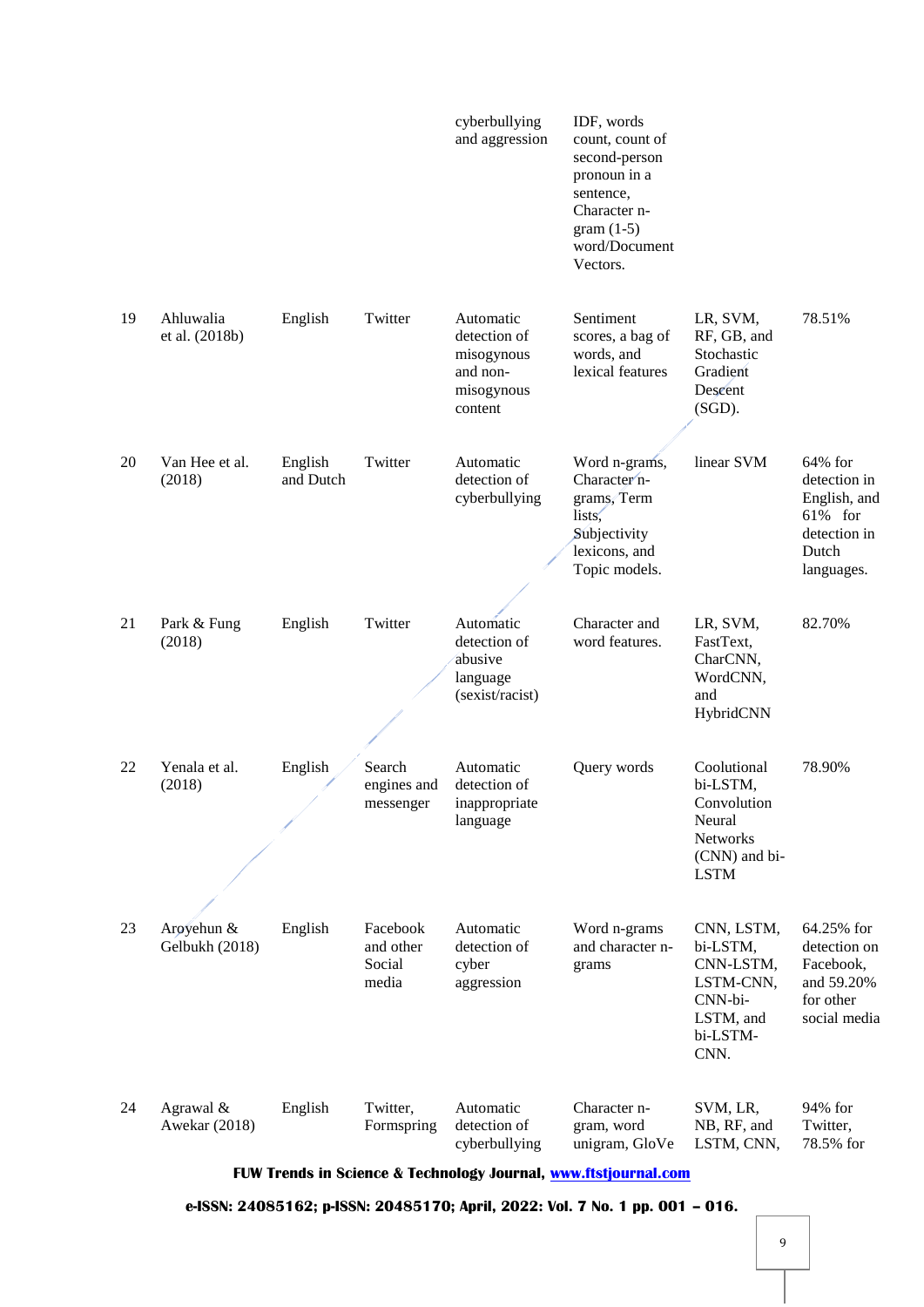|    |                                         |                                 | , and<br>Wikipedia.                  |                                                                            | embeddings,<br>and SSWE<br>embeddings.                                                  | bi-LSTM, and<br>bi-LSTM with<br>Attention                                 | Formspring,<br>and 95% for<br>Wikipedia<br>datasets.                                                          |
|----|-----------------------------------------|---------------------------------|--------------------------------------|----------------------------------------------------------------------------|-----------------------------------------------------------------------------------------|---------------------------------------------------------------------------|---------------------------------------------------------------------------------------------------------------|
| 25 | Pelle et al.<br>(2018)                  | English and<br>Portuguese       | Twitter and<br>other social<br>media | Automatic<br>detection of<br>offensive<br>comments                         | Word and<br>character n-<br>grams, and<br>Word2Vec.                                     | Logistic<br>Regression                                                    | 90% -97%                                                                                                      |
| 26 | Mujadia et al.<br>(2019)                | English,<br>German<br>and Hindi | Twitter                              | Automatic<br>detection of<br>abusive<br>language                           | TF-IDF vectors,<br>word and<br>character level<br>$n$ -grams $(n=1$ -<br>5).            | SVM, RF,<br>Adaboost, and<br>Voting<br>classifiers,<br>LSTM,              | 69.70% for<br>English,<br>47.7% for<br>German, and<br>80.32% for<br>Hindi<br>languages.                       |
| 27 | Sigurbergsson<br>& Derczynski<br>(2019) | English<br>and<br>Danish        | Facebook<br>and Reddit               | Automatic<br>detection of<br>offensive<br>language                         | Linguistic<br>features, pre-<br>trained word<br>embeddings,<br>and sentiment<br>scores. | LR, Learned-<br>BiLSTM,<br>Fast-bi-<br>LSTM, and<br>AUX-Fast-bi-<br>LSTM. | 74% for<br>English<br>language,<br>and 70% for<br>Danish<br>language.                                         |
| 28 | Altin et al.<br>(2019)                  | English                         | Twitter                              | Automatic<br>detection of<br>offensive<br>language                         | Pre-trained<br>Word<br>embeddings                                                       | bi-LSTM                                                                   | 82.9%                                                                                                         |
| 29 | Umar et al.<br>(2019)                   | English                         | Twitter                              | Classification<br>of abusive<br>language and<br>the user's<br>involvement. | word<br>embedding                                                                       | User profiling<br>algorithm and<br>deep LSTM                              | 89.14% for<br>classifying<br>abusive<br>language,<br>and 83.33%<br>for detection<br>of user's<br>involvement. |
| 30 | Naveen &<br>Kumar (2019)                | English                         | Twitter                              | Automatic<br>detection of<br>offensive,<br>hateful, and<br>clean comments  | n-grams and TF-<br>IDF                                                                  | LR, NB, and<br>Linear SVM.                                                | 95.6%                                                                                                         |
| 31 | Garain & Basu<br>(2019)                 | English                         | Twitter                              | Hate speech<br>and aggressive<br>behavior                                  | bi-LSTM                                                                                 | Neural<br>Network                                                         | 57.3% for<br>hate speech<br>detection and<br>76.3% for<br>aggression<br>detection                             |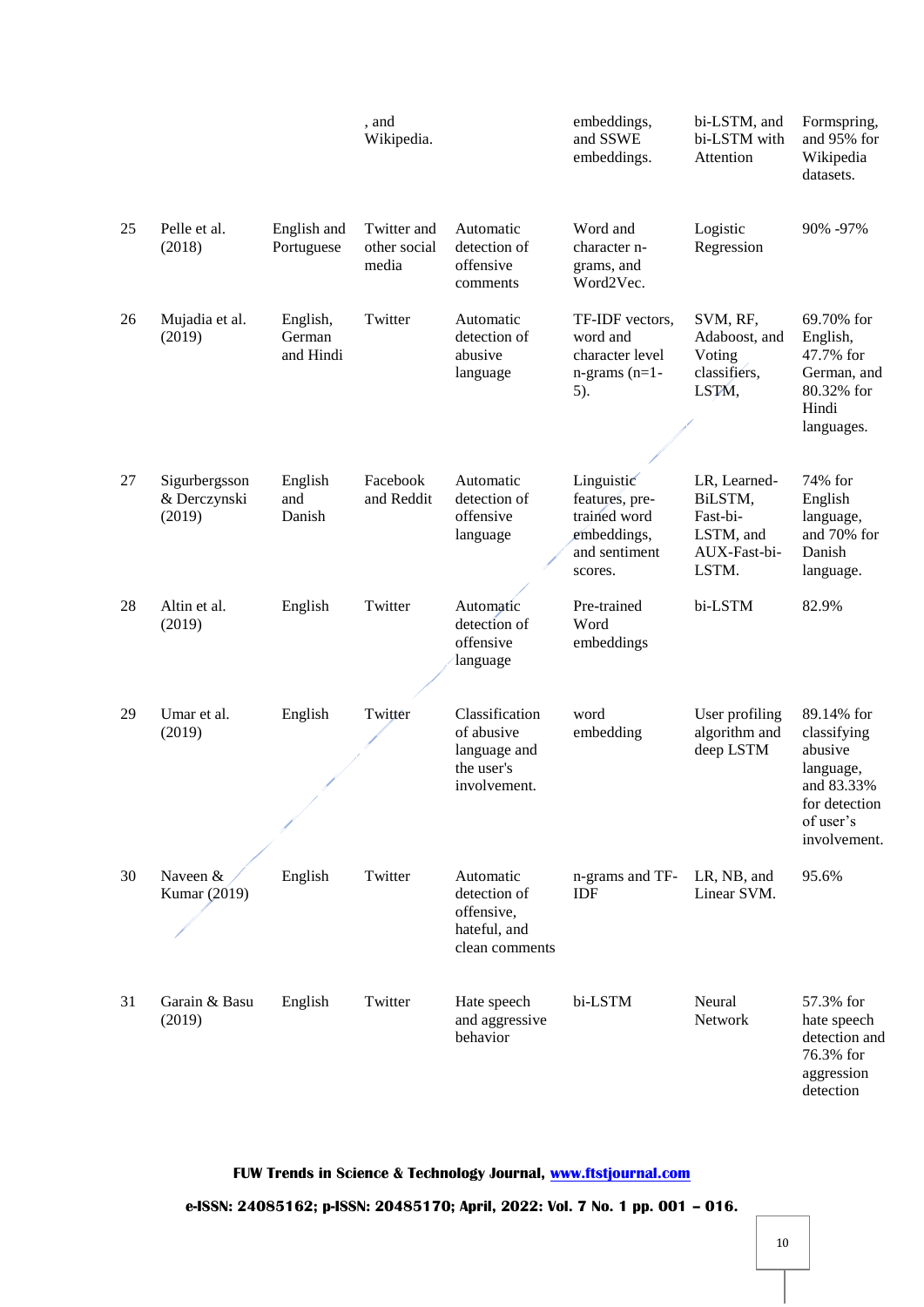| 32 | MacAvaney<br>et al. (2019)                                      | English                                | Facebook<br>and<br>Stormfront                                                | Hate speech                                           | TF-IDF and<br>unigram                                                     | Multi-view<br><b>SVM</b>                                                                                                                  | 53.68% for<br>Facebook,<br>and 80.33%<br>for<br>Stormfront                                             |  |  |
|----|-----------------------------------------------------------------|----------------------------------------|------------------------------------------------------------------------------|-------------------------------------------------------|---------------------------------------------------------------------------|-------------------------------------------------------------------------------------------------------------------------------------------|--------------------------------------------------------------------------------------------------------|--|--|
| 33 | Faris et al.<br>(2020)                                          | Arabic                                 | Twitter                                                                      | Automatic<br>detection of<br>cyber hate               | Word<br>embeddings                                                        | <b>Hybrid CNN</b><br>and LSTM<br>networks                                                                                                 | 71.688%                                                                                                |  |  |
| 34 | Sadiq et al.<br>(2020)                                          | English                                | Twitter                                                                      | Automatic<br>detection of<br>aggression               | $n$ -grams $(n=1-2)$                                                      | <b>CNN-LSTM</b><br>and<br>CNN-bi-<br>LSTM in deep<br>neural/<br>network                                                                   | 92%                                                                                                    |  |  |
| 35 | Jain, Kumar, &<br>Garg (2020)                                   | English<br>and Hindi                   | Twitter                                                                      | Sarcasm<br>detection                                  | GloVe                                                                     | bi-LSTM and<br><b>CNN</b>                                                                                                                 | 92.71% and<br>89.05%                                                                                   |  |  |
| 36 | Kapil & Ekbal<br>(2020)                                         | English                                | Facebook<br>and other<br>social<br>media                                     | Hate speech                                           | Word<br>embedding and<br>character<br>embedding                           | $CNN + Gated$<br>Recurrent<br>Unit (GRU)                                                                                                  | 80.68% for<br>detection in<br>Facebook,<br>and<br>86.52% for<br>detection in<br>other social<br>media. |  |  |
| 37 | Salminen et al.<br>(2020)                                       | English                                | Multi-<br>platform<br>(YouTube,<br>Twitter,<br>Wikipedia,<br>and<br>Ředdit). | Hate speech                                           | Bag-of-Words,<br>Word2Vec, TF-<br>IDF, BERT, and<br>their<br>combinations | SVM, LR,<br>NB,<br>XGBoost, and<br>Neural<br><b>Networks</b>                                                                              | 92%                                                                                                    |  |  |
| 38 | Chopra et al.<br>(2020)                                         | Hindi-<br>English<br>code-<br>switched | Twitter                                                                      | Profanity<br>detection                                | deep graph<br>embeddings,<br>and author<br>profiling                      | $node2vec +$<br>Dense,<br>DeepWalk +<br>Dense, CNN<br>$+ bi$ -LSTM $+$<br>$Attn + n2v,$<br>and CNN +<br>bi-LSTM +<br>$Attn +$<br>DeepWalk | 73%                                                                                                    |  |  |
| 39 | Dorris et al.<br>(2020)                                         |                                        | Twitter                                                                      | Hate speech<br>and offensive<br>language<br>detection | GloVe<br>embeddings,<br>and LSTM                                          | Neural<br>Networks                                                                                                                        | 90.82% for<br>hate speech,<br>and 89.10%<br>for offensive<br>language<br>detection                     |  |  |
| 40 | Modha et al.<br>(2020)                                          | English<br>and code-<br>mixed<br>Hindi | Twitter and<br>Facebook                                                      | Online<br>aggression                                  | Attention-based<br>model, and<br><b>BERT</b> pre-<br>trained language     | Linear SVM,<br>LR, and CNN                                                                                                                | $64\%$ for<br>detection on<br>Facebook,<br>and 58% for                                                 |  |  |
|    | FUW Trends in Science & Technology Journal, www.ftstjournal.com |                                        |                                                                              |                                                       |                                                                           |                                                                                                                                           |                                                                                                        |  |  |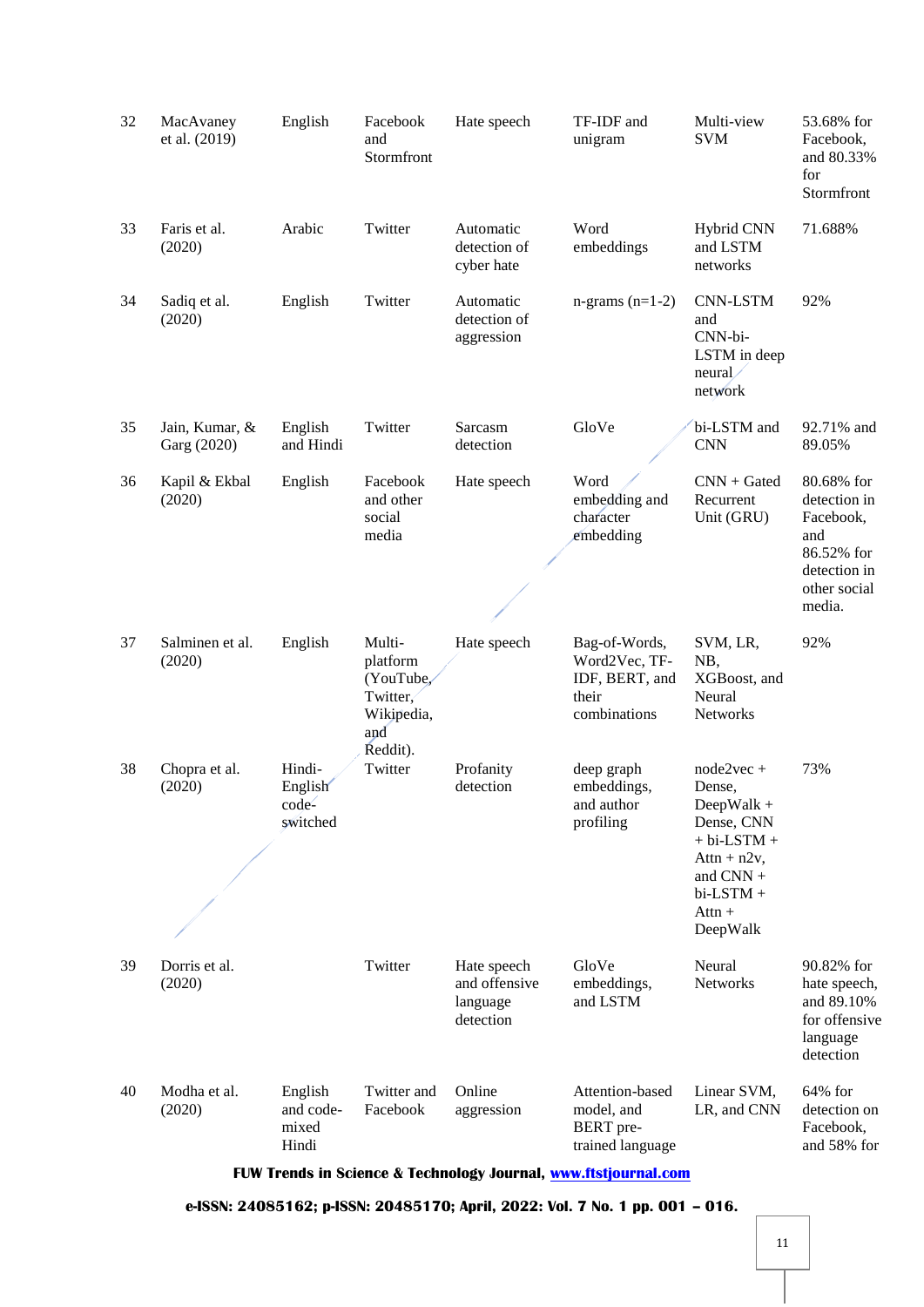

Figure 4.1: Graphical representation of reviewed publications from 2015-2020.

#### **Discussions**

Findings from Table 4.1 revealed that most of the models proposed for the detection of hate speech and other anti-social behaviors on social media have been treated as a text classification task. Most of those models were based on supervised ML algorithms (Del'Vigna et al., 2016; Davidson et al., 2017; Pelle et al., 2018; Sharma et al., 2018; Naveen & Kumar, 2019). Though, few pieces of literature incorporate supervised and unsupervised learning algorithms (Gitari et al., 2015; Ahluwalia et al., 2018; Ruwandika & Weerasinghe, 2018).

Findings from Figure 4.1 revealed that the SVM algorithm being an ML algorithm was the most commonly applied classification technique in most of the reviewed literature (Davidson et al., 2017; Malmasi & Zampieri, 2017; De Smedt et al., 2018; Salminen et al., 2018; Ahluwalia et al., 2018; Van Hee et al., 2018; Umar et al., 2019; Mujadia et al., 2019; Naveen & Kumar, 2019; Modha et al., 2020; Sreelakshmi et al., 2020; Salminen et al., 2020) for detection of hateful related contents on social media due to its high level of performance and accuracy for text classification. Table 4.1 also presented existing works proposed for hate speech detection on social media (multi-platforms) based on ML algorithms (Raiyani et al., 2018; Yenala et al., 2018; Aroyehun & Gelbukh, 2018; Agrawal & Awekar, 2018; Pelle et al., 2018; Sigurbergsson & Derczynski, 2019; MacAvaney et al., 2019; Kapil & Ekbal, 2020; Salminen et al., 2020; Modha et al., 2020), the models presented good results with high

performance in terms of hate speech detection and other anti-social behaviors on the internet.

Findings in Figure 4.1 also revealed that DL algorithms are recently gaining ground in the area of text classification problems by many researchers (Aroyehun & Gelbukh, 2018; Chopra et al., 2020; Kapil & Ekbal, 2020; Jain et al., 2020). However, some authors (Park & Fung, 2018; Sadiq et al., 2020; Faris et al., 2020) proposed DL hybrid models contribute on the task of online hate speech detection. The DL models and hybrid DL models achieved good results as seen in Table 4.1. Similarly, Table 4.1, shows that supervised learning algorithms with both word and character n-grams features range up to n=5, and TF-IDF has been proven to be effective in hate speech detection and classification of other online related anti-social behaviors (Pelle et al., 2018; Aroyehun & Gelbukh, 2018; MacAvaney et al., 2019; Naveen & Kumar, 2019; Mujadia et al., 2019; Sadiq et al., 2020). Though none of the papers tried higher values of n because the higher the value of n the more data is needed for model training which is also timeconsuming.

#### **Conclusion and Future Work**

This paper examined the concept of hate speech in different platforms and contexts, and also study the current trends on the use of text mining in social networks for automatic detection of hateful messages which depends on ML, NLP, and DL algorithms. Based on our findings, several works of literature defined hate speech in different perspectives which defers from one context to

#### **FUW Trends in Science & Technology Journal, [www.ftstjournal.com](http://www.ftstjournal.com/)**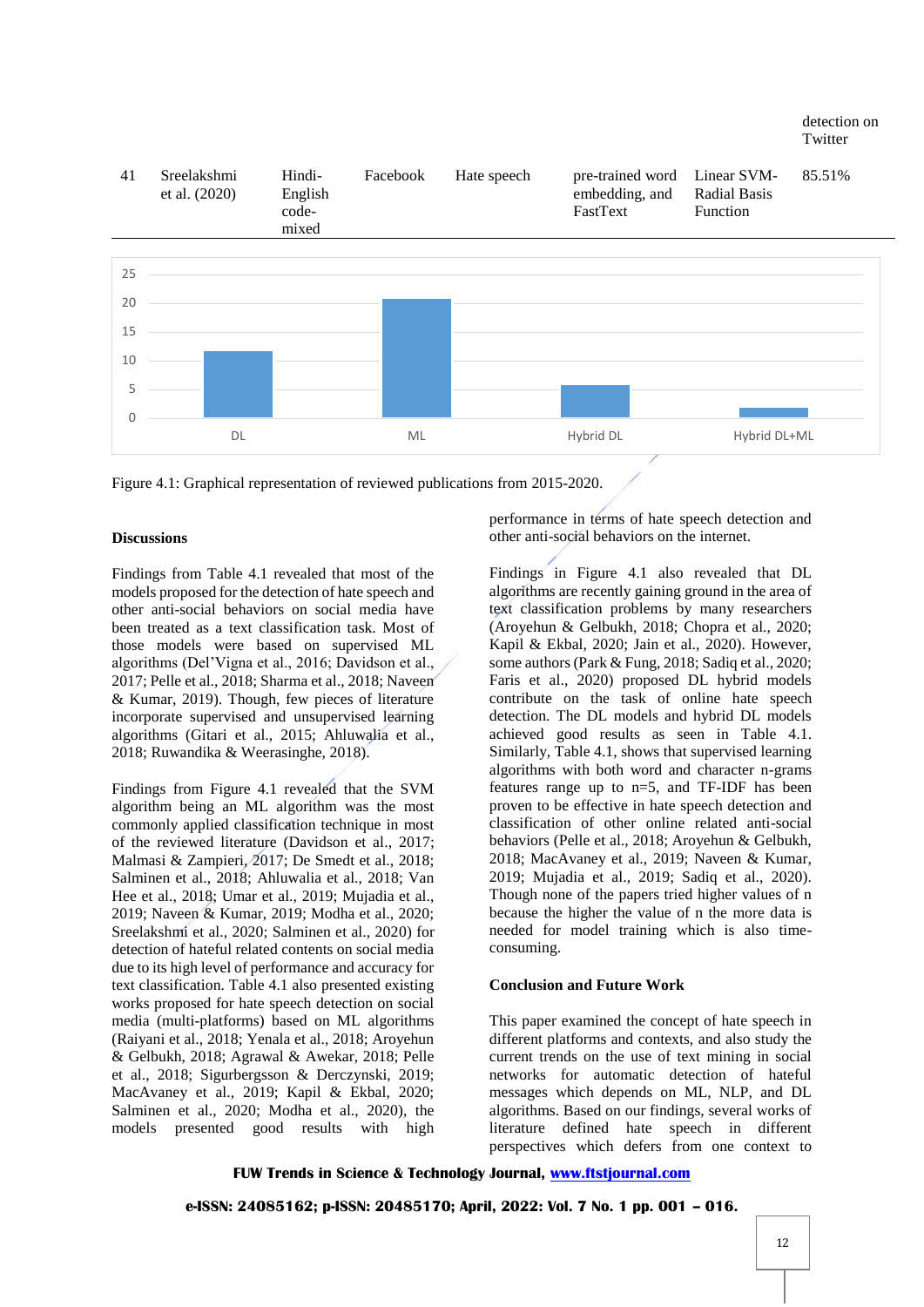another. Hence, we proposed a more general and unified definition of the concept which includes any form of discrimination on the internet. The general definition will help researchers in labeling data to build models for automatic detection of hate speech on the internet and diverse social networking platforms. Based on our findings, SVM algorithms were the most commonly used algorithm for online hateful text detection which yielded good results. Recently deep learning algorithms and hybrid deep learning approaches have gained more grounds with high results performance for detection of hate speech and other anti-social behaviors.

Our findings also revealed that the tasks of hate speech detection were mostly treated as supervised learning problems, using basic features such as word embeddings which classification performance, specifically the Word2vec which is compatible with both supervised and unsupervised machine learning algorithms. However, the task of hate speech detection using supervised learning suffered from huge work of manual labeling of a large volume of data, and standard labeled datasets are not always available.

# **REFERENCES**

- Agarwal, S., 2015. Applying Social Media Intelligence for Predicting and Identifying On-line Radicalization and Civil Unrest Oriented Threats. Retrieved 6<sup>th</sup> November, 2019,from https://arXiv.org/abs/1511.06858
- Agrawal, S., Awekar, A., 2018. Deep Learning for Detecting Cyberbullying Across Multiple Social Media Platforms. Springer, BBC News Article. 141–153. Retrieved 20<sup>th</sup> November,  $\angle$  2019, from https://goo.gl/t6hQ7c.
- Ahluwalia, R., Shcherbinina, E., Callow, E., 2018a. Detecting Hate Speech Against Women in English Tweets. URL: CEUR-WS.org/Vol-2263/paper032.pdf
- Ahluwalia, R., Shcherbinina, E., Callow, E., Nascimento, A., De Cock, M., 2018. Detecting Misogynous Tweets. Proceedings of the Third Workshop on Evaluation of Human Language Technologies for Iberian Languages (IberEval 2018). 242-248.
- Aroyehun, S. T., Gelbukh, A., 2018. Aggression Detection in Social Media: Using Deep Neural Networks, Data Augmentation, and

Therefore, future work should attempt to use unsupervised or semi-supervised learning techniques to build a hybrid DL model that can automatically detect, report, and block hate speech on social networking platforms. The use of unsupervised/semi-supervised learning will tackle the problems of social media posts that contain emojis, and other kinds of abbreviations that do not conform to the English language standard. Accordingly, the unsupervised/semi-supervised learning techniques will be effective for hate speech tasks since they can handle a large volume of unlabelled data for model development and testing. This paper also suggests that since there is no fixed grammar, vocabulary, semantics, and spellings for text presentation on social media which posed a problem to hate speech detection models, creating a list of slurs in combination with other types of linguistic features may help in hate speech detection problems. Similarly, information derived from the text in addition to meta-information may be useful in detecting the presence of hate speech.

> Pseudo Labeling. Proceedings of the First Workshop on Trolling, Aggression and Cyberbullying. Santa Fe, USA, 90–97.

- Abdullah K. K. A., Folorunso S. O., Solanke O. O., Sodimu S. M., 2018. A Predictive Model for Tweet Sentiment Analysis and Classification. Anale. Seria Informatica.16(2), 35-44.
- Altin, L. S., Bravo, A., Saggion, H., 2019. LaSTUS/TALN at SemEval-2019 Task 6: Identification and Categorization of Offensive Language in Social Media with Attention-based Bi-LSTM model. Proceedings of the 13th International Workshop on Semantic Evaluation (SemEval-2019). Minneapolis, Minnesota, USA, 672–677
- Aulia, N., Budi, I., 2019. Hate Speech Detection on Indonesian Long Text Documents Using Machine Learning Approach. Association for Computing Machinery (ACM). 164- 169.
- Burnap, P., Williams, M.L., 2015. Cyber Hate Speech on Twitter: An Application of Machine Classification and Statistical Modeling for Policy and Decision Making. Policy & Internet. 7(2), 223-242.
- Cao, R., Lee, R.. K., Hoang., T., 2020. DeepHate: Hate Speech Detection via Multi-Faceted Text Representations. WebSci '20: 12th ACM Conference on Web Science, 11-20.

## **FUW Trends in Science & Technology Journal, [www.ftstjournal.com](http://www.ftstjournal.com/)**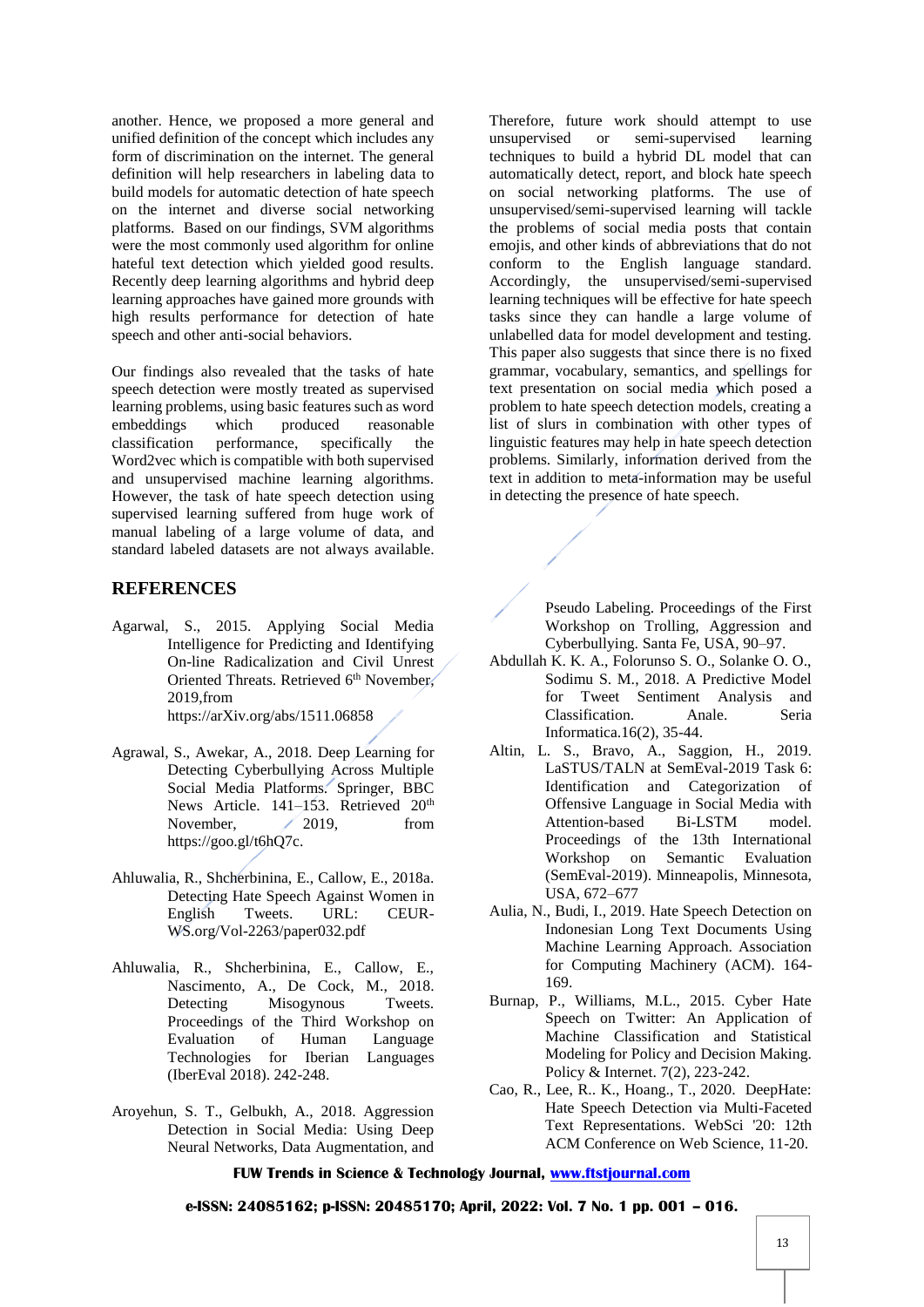- Chen, Y., 2011. Detecting Offensive Language in Social Medias for Protection of Adolescent Online Safety. Ph.D. Dissertation. The Pennsylvania State University.
- Chopra, S., Sawhney, R., Mathur, P., Shah, R. R., 2020. Hindi-English Hate Speech Detection: Author Profiling, Debasing, and Practical Perspectives. Association for the Advancement of Artificial Intelligence.
- Del'Vigna, F., Cimino, A., Dell'Orletta, F., Petrocchi, M., Tesconi. M., 2017. Hate me, hate me not: Hate speech detection on Facebook. Proceedings of the 1st Italian Conference on Cybersecurity. 86–95.
- Davidson, T., Warmsley, D., Macy, M., Weber, I., 2017. Automated Hate Speech Detection and the Problem of Offensive Language. Proceedings of the Eleventh International AAAI Conference on Web and Social Media (ICWSM). 512-515.
- De Smedt, T., De Pauw, G., Van Ostaeyen, P., 2018. Automatic Detection of Online Jihadist Hate Speech. Computational Linguistics & Psycholinguistics Technical Report Series. CTRS-007. ISSN 2033-3544.
- Dorris, W., Hu, R., Vishwamitra, N., Luo. F., Costello., M., 2020. Towards Automatic Detection and Explanation of Hate Speech and Offensive Language. Proceedings of the Sixth International Workshop on Security and Privacy Analytics, 23-29.
- Facebook. (n.d.). Hate Speech. URL: https://web.facebook.com/communitystan dards/hate\_speech?  $rdc=1&c$
- Faris, H., Aljarah, I., Habib, M., Castillo, P.A., 2020. Hate Speech Detection using Word Embedding and Deep Learning in the Arabic Language Context. Proceedings of the 9th International Conference on Pattern Recognition Applications and Methods (ICPRAM 2020), 453-460.
- Guermazi, R., Hammami, M., Hamadou, A. B., 2007. Using a semi-automatic keyword dictionary for improving violent Web site filtering. Proceedings of the 3rd International IEEE Conference on Signal-Image Technologies and Internet-Based System (SITIS). IEEE, 337–344.
- George, S. K., Joseph, S., 2014. Text Classification by Augmenting Bag of Words (BOW) Representation with Co-occurrence Feature. IOSR J. Comput. Eng., 16(1), 34– 38.
- Gamback, B., Sikdar, U. K., 2017. Using Convolutional Neural Networks to Classify Hate-Speech. Proceedings of the First Workshop on Abusive Language Online. 85–90.
- Gitari, N.D., Zuping, Z., Damien, H., Long, J., 2015. A lexicon-based approach for hate speech detection. Int. J. Multimed. Ubiquitous Eng.10(4), 215–230.
- Gao, L., Huang, R., 2018. Detecting Online Hate Speech Using Context Aware Models. URL: https://arXiv.org/abs/1710.07395
- Gaydhani, A., Domay, V., Kendrez, S., Bhagwat, L., 2018. Detecting Hate Speech and Offensive Language on Twitter using Machine Learning: An N-gram and TFIDF based Approach. DOI:https://arXiv.org/abs/1809.08651
- Garain, A., Basu, A., 2019. The Titans at SemEval-2019 Task 5: Detection of hate speech against immigrants and women in Twitter. Proceedings of the 13th International Workshop on Semantic Evaluation (SemEval-2019). Minneapolis, Minnesota, USA, 494–497.
- Hua, T., Chen, F., Zhao, L., Lu, C. T., Ramakrishnan, N., 2013. STED: Semi-Supervised Targeted-Interest Event Detection in Twitter. Proceedings of the 19th ACM SIGKDD- International Conference on Knowledge Discovery and Data Mining. 1466–1469.
- ILGA., 2016. Hate crime and hate speech. Retrieved 26th March, 2020 from https://www.ilgaeurope.org/what-we-do/our-advocacywork/hate-crime-hate-speech
- Jain, D., Kumar, A., Garg, G. 2020. Sarcasm detection in mash-up language using softattention based bi-directional LSTM and feature-rich CNN. Applied Soft Computing, 106198. DOI:10.1016/j.asoc.2020.106198
- JIGSAW., 2017. Perspective API. Retrieved 22nd February, 2020, from https://www.perspectiveapi.com
- Kapil, P., & Ekbal, A. 2020. A deep neural network based multi-task learning approach to hate speech detection. Knowledge-Based Systems, 106458. DOI:10.1016/j.knosys.2020.106458
- Lilleberg, J., Zhu, Y., Zhang, Y., 2015. Support vector machines and Word2vec for text classification with semantic features. Proc. of IEEE 14th Int. Conf. Cogn. Informatics Cogn. Comput. (ICCI\*CC 2015), 136–140.
- McNamee, G. L., Peterson, B. L., Pena, J., 2010. A call to educate, participate, invoke. and indict: Understanding the communication of online hate groups. Commun. Monogr. 77(2), 257–280.
- Malmasi, S., Zampieri, M., 2017. Detecting Hate Speech in Social Media. DOI:https://arXiv.org/abs/1712.06427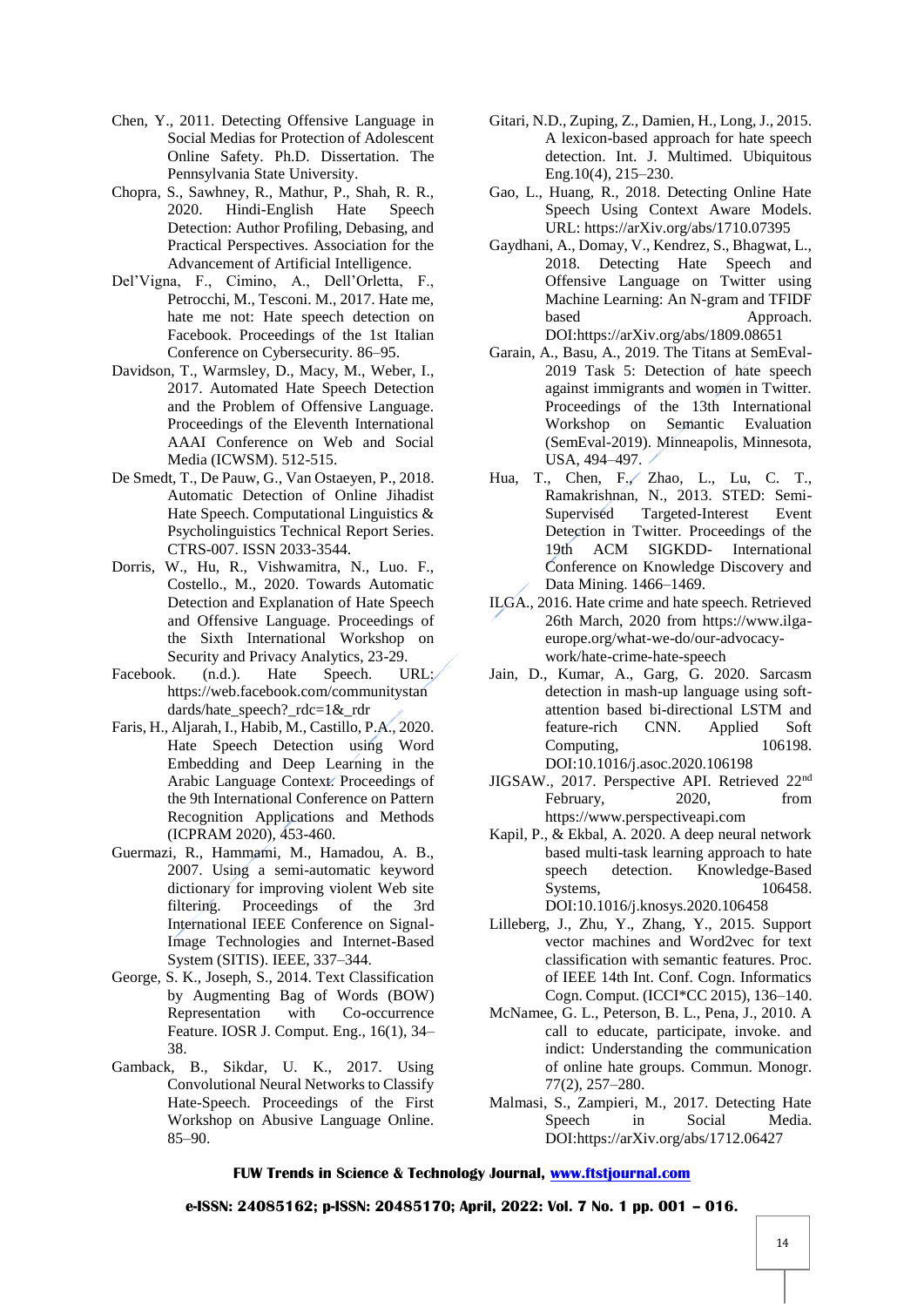- Martins, R., Gomes, M., Almeida, J. J., Novais, P., Henriques, P., 2018. Hate speech classification in social media using emotional analysis. 7th Brazilian Conference on Intelligent Systems. IEEE. 61-66.
- MacAvaney, S., Yao, H.R., Yang, E., Russell, K., Goharian, N., Frieder, O., 2019. Hate speech detection: Challenges and solutions. PLoS ONE, 14(8).
- Molina-Gonzalez, M., Plaza-del-Arco, F., Martin-Valdivia, T. M., Urena-Lopez, L.A., 2019. Ensemble Learning to Detect Aggressiveness in Mexican Spanish Tweets. Proceedings of the Iberian Languages Evaluation Forum (IberLEF). 495-501.
- Moher, D., Shamseer, L., Clarke, M., Ghersi, D., Liberati, A., Petticrew, M., ... & Stewart, L. A. (2015). Preferred reporting items for systematic review and meta-analysis protocols (PRISMA-P) 2015 statement. Systematic reviews, 4(1), 1.
- Modha, S., Majumder, P., Mandl, T., Mandalia, C., 2020. Detecting and Visualizing Hate Speech in Social Media: A Cyber Watchdog for Surveillance. Expert Systems with Applications, 113725. DOI: 10.1016/j.eswa.2020.113725
- Mujadia, V., Mishra, P., Sharma, D. M., 2019. IIIT-Hyderabad at HASOC 2019: Hate Speech Detection. Retrieved 10<sup>th</sup> November, 2019 from http://ceur-ws.org/Vol-2517/T3- 12.pdf
- Nobata, C., Tetreault, J., Thomas, A., Mehdad, Y., Chang, Y., 2016. Abusive language detection in online user content. Proceedings of the 25th International Conference on World Wide Web. International World Wide Web Conferences Steering Committee, 145– 153.
- Naveen, K., Kumar, C. P., 2019. An effective scheme for detecting hateful and offensive expressions on twitter. Intl. Journal for Innovative Engineering and Mgt. Research. 8(8). 204-209. ISSN 2456 – 5083
- Qian, J., ElSherief, M., Belding, E. M., Wang, W. Y., 2018. Leveraging Intra-User and Inter-User Representation Learning for Automated Hate Speech Detection. DOI: https://arXiv.org/abs/1804.03124
- Park, J. H., Fung, P. F., 2018. One-step and Twostep Classification for Abusive Language Detection on Twitter.
- Pitsilis, G. K., Ramampiaro, H., Langseth, H., 2018. Effective Hate-speech Detection in Twitter

data using Recurrent Neural Networks. Appl. Intelligence. 48(12), 4730-4742.

- Pelle, R., Alcantara, C., Moreira, V. P., 2018. A Classifier Ensemble for Offensive Text Detection. WebMedia. 18, 237-243.
- Raiyani, K., Goncalves, T., Quaresma, P., Nogueira, V. B., 2018. Fully Connected Neural Network with Advance Preprocessor to Identify Aggression over Facebook and Twitter. Proceedings of the First Workshop on Trolling, Aggression and Cyberbullyin. Santa Fe, USA, 28–41.
- Ruwandika, N. D. T., Weerasinghe, A. R., 2018. Identification of Hate Speech in Social Media. International Conference on Advances in ICT for Emerging Regions (ICTer). 273 – 278.
- Rodriguez, A., Argueta, C., Chen, Y., 2019. Automatic Detection of Hate Speech on Facebook Using Sentiment and Emotion Analysis. IEEE. 169-174.
- Sadiq, S., Mehmood, A., Ullah, S., Ahmad, M., Choi, G. S., On, B.W., 2020. Aggression detection through deep neural model on Twitter. Elsevier, Future Generation Computer Systems, 114,120-129*.*  DOI:10.1016/j.future.2020.07.050
- Schmidt, A., Wiegand, M., 2017. A Survey on Hate Speech Detection using Natural Language Processing. Proceedings of the Fifth International Workshop on Natural Language Processing for Social Media. Valencia, Spain, 1–10.
- Sharma, H. K., Kshitiz, K., Shailendra, 2018. NLP and Machine Learning Techniques for Detecting Insulting Comments on Social Networking Platforms. International Conference on Advances in Computing and Communication Engineering (ICACCE-2018). Paris, France, 22-23.
- Sahay, K., Khaira, H. S., Kukreja, P., Shukla, N., 2018. Detecting Cyberbullying and Aggression in Social Commentary using NLP and Machine Learning. International Journal of Engineering Technology Science and Research (IJETSR). 5(1), 1428-1435. ISSN 2394 – 3386.
- Salminen, J., Almerekhi, H., Milenkovic, M., Jung, S., An, J., Kwak, H., Jansen, B. J., 2018. Anatomy of Online Hate: Developing a Taxonomy and Machine Learning Models for Identifying and Classifying Hate in Online News Media. Proceedings of the Twelfth International AAAI Conference on Web and Social Media (ICWSM). 330- 339.
- Sigurbergsson, G. I., Derczynski, L., 2019. Offensive language and hate speech

## **FUW Trends in Science & Technology Journal, [www.ftstjournal.com](http://www.ftstjournal.com/)**